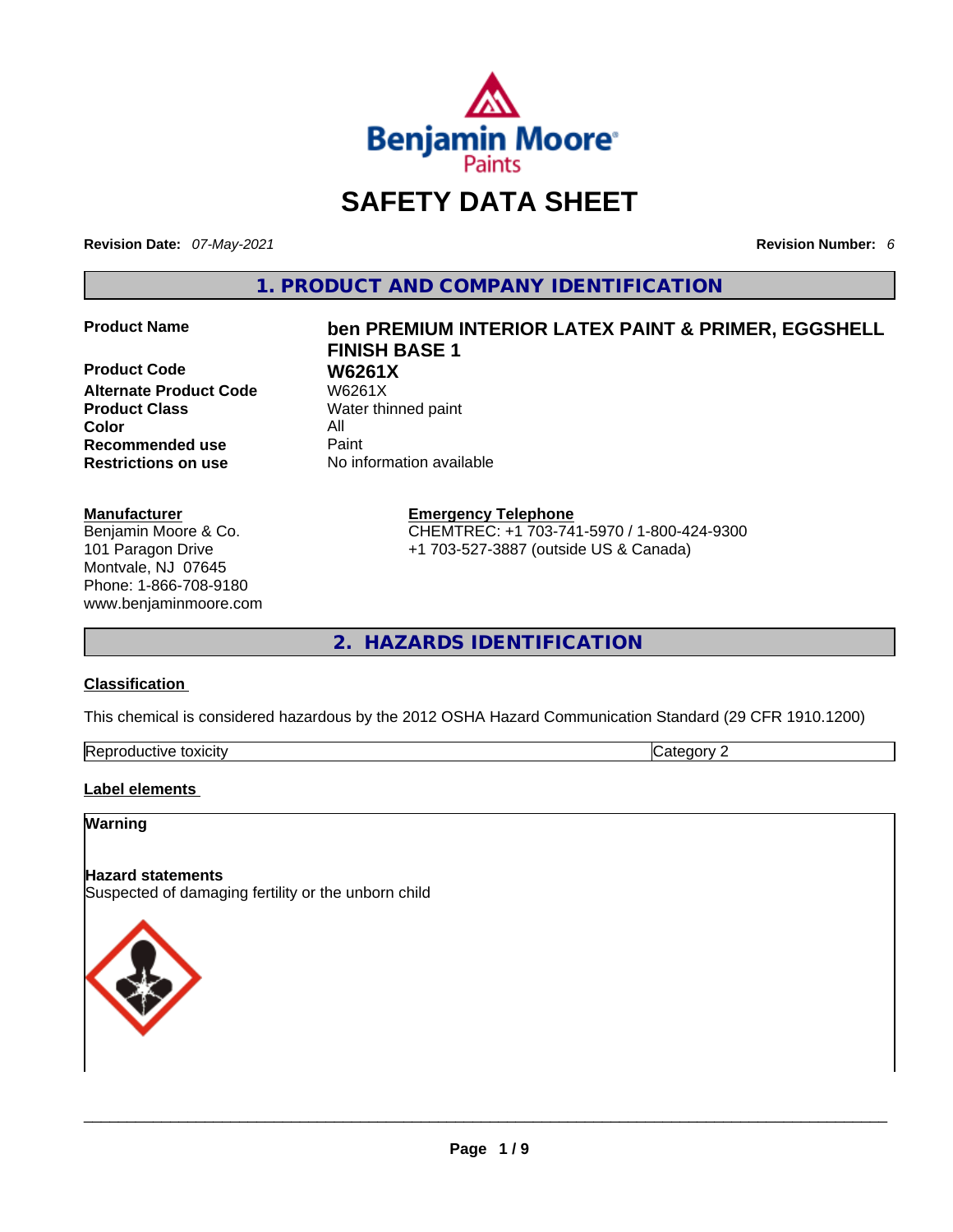**Appearance** liquid **Contract Contract Contract Contract Contract Contract Contract Contract Contract Contract Contract Contract Contract Contract Contract Contract Contract Contract Contract Contract Contract Contract Con** 

**Precautionary Statements - Prevention** Obtain special instructions before use

Do not handle until all safety precautions have been read and understood Use personal protective equipment as required

#### **Precautionary Statements - Response**

IF exposed or concerned: Get medical advice/attention

#### **Precautionary Statements - Storage** Store locked up

**Precautionary Statements - Disposal** Dispose of contents/container to an approved waste disposal plant

# **Hazards not otherwise classified (HNOC)**

Not applicable

#### **Other information**

No information available

 **WARNING:** This product contains isothiazolinone compounds at levels of <0.1%. These substances are biocides commonly found in most paints and a variety of personal care products as a preservative. Certain individuals may be sensitive or allergic to these substances, even at low levels.

# **3. COMPOSITION INFORMATION ON COMPONENTS**

| <b>Chemical name</b> | <b>CAS No.</b> | Weight-%    |
|----------------------|----------------|-------------|
| Titanium dioxide     | 13463-67-7     | $20 - 25$   |
| Kaolin, calcined     | 92704-41-1     | - 5         |
| Kaolin               | 1332-58-7      | $-5$        |
| Silica amorphous     | 7631-86-9      | - 5         |
| Nepheline svenite    | 37244-96-5     | - 5         |
| Trimethylolpropane   | 77-99-6        | $0.1 - 0.5$ |

|                       | 4. FIRST AID MEASURES                                                                                    |
|-----------------------|----------------------------------------------------------------------------------------------------------|
| <b>General Advice</b> | No hazards which require special first aid measures.                                                     |
| <b>Eye Contact</b>    | Rinse thoroughly with plenty of water for at least 15 minutes and consult a<br>physician.                |
| <b>Skin Contact</b>   | Wash off immediately with soap and plenty of water while removing all<br>contaminated clothes and shoes. |
| <b>Inhalation</b>     | Move to fresh air. If symptoms persist, call a physician.                                                |
| Ingestion             | Clean mouth with water and afterwards drink plenty of water. Consult a physician<br>if necessary.        |
|                       |                                                                                                          |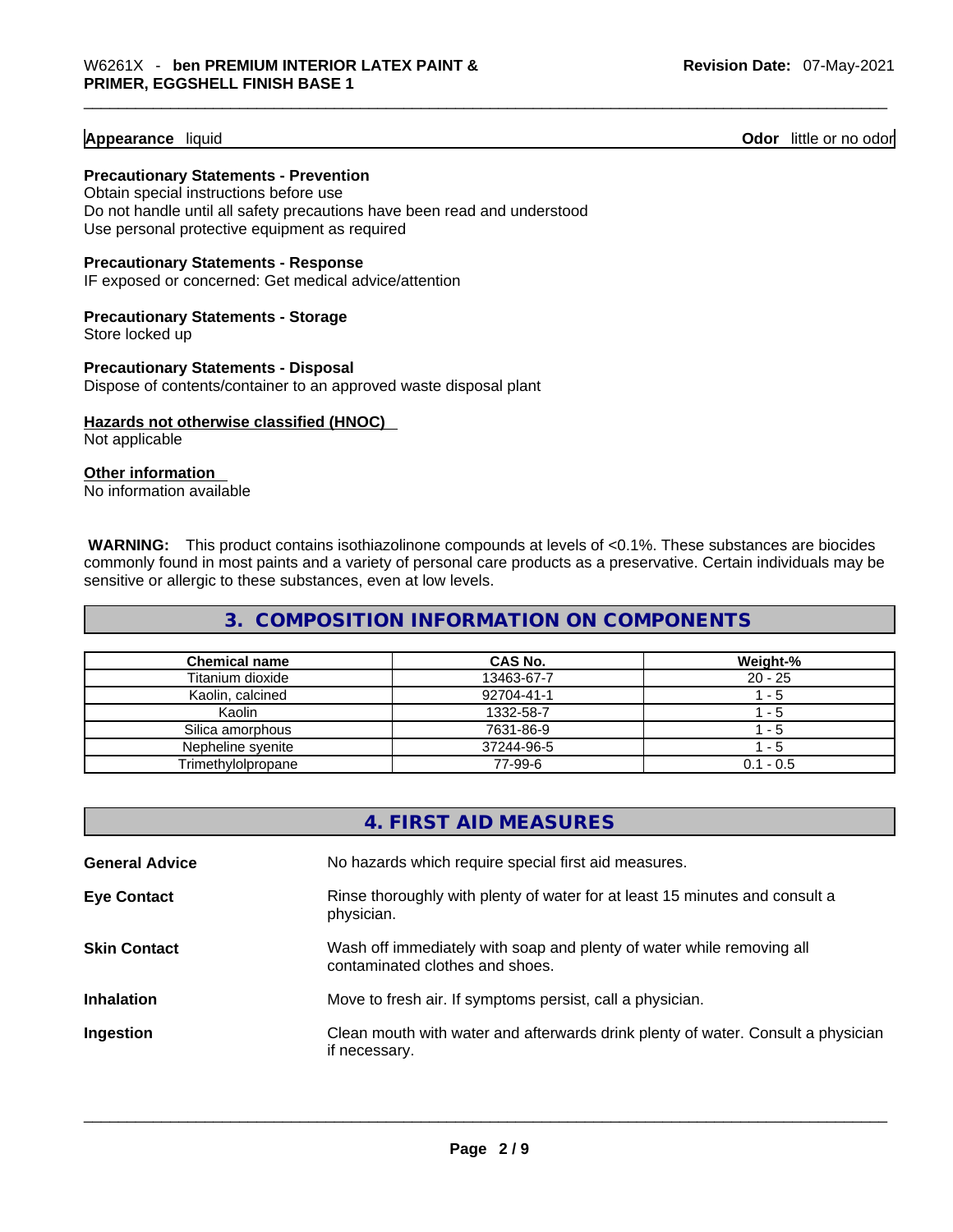| <b>Most Important</b><br><b>Symptoms/Effects</b>                                                  | None known.            |                                                                                                                                              |                                                                                                            |  |
|---------------------------------------------------------------------------------------------------|------------------------|----------------------------------------------------------------------------------------------------------------------------------------------|------------------------------------------------------------------------------------------------------------|--|
| <b>Notes To Physician</b>                                                                         | Treat symptomatically. |                                                                                                                                              |                                                                                                            |  |
|                                                                                                   |                        | 5. FIRE-FIGHTING MEASURES                                                                                                                    |                                                                                                            |  |
| <b>Suitable Extinguishing Media</b>                                                               |                        |                                                                                                                                              | Use extinguishing measures that are appropriate to local<br>circumstances and the surrounding environment. |  |
| Protective equipment and precautions for firefighters                                             |                        | As in any fire, wear self-contained breathing apparatus<br>pressure-demand, MSHA/NIOSH (approved or equivalent)<br>and full protective gear. |                                                                                                            |  |
| <b>Specific Hazards Arising From The Chemical</b>                                                 |                        | extreme heat.                                                                                                                                | Closed containers may rupture if exposed to fire or                                                        |  |
| <b>Sensitivity to mechanical impact</b>                                                           |                        | No                                                                                                                                           |                                                                                                            |  |
| Sensitivity to static discharge                                                                   |                        | No                                                                                                                                           |                                                                                                            |  |
| <b>Flash Point Data</b><br>Flash point (°F)<br>Flash Point (°C)<br><b>Method</b>                  |                        | Not applicable<br>Not applicable<br>Not applicable                                                                                           |                                                                                                            |  |
| <b>Flammability Limits In Air</b>                                                                 |                        |                                                                                                                                              |                                                                                                            |  |
| Lower flammability limit:<br><b>Upper flammability limit:</b>                                     |                        | Not applicable<br>Not applicable                                                                                                             |                                                                                                            |  |
| Health: 2<br><b>NFPA</b>                                                                          | Flammability: 0        | Instability: 0                                                                                                                               | Special: Not Applicable                                                                                    |  |
| <b>NFPA Legend</b><br>0 - Not Hazardous<br>1 - Slightly<br>2 - Moderate<br>3 - High<br>4 - Severe |                        |                                                                                                                                              |                                                                                                            |  |

*The ratings assigned are only suggested ratings, the contractor/employer has ultimate responsibilities for NFPA ratings where this system is used.* 

*Additional information regarding the NFPA rating system is available from the National Fire Protection Agency (NFPA) at www.nfpa.org.* 

# **6. ACCIDENTAL RELEASE MEASURES**

| <b>Personal Precautions</b>      | Avoid contact with skin, eyes and clothing. Ensure adequate ventilation. |
|----------------------------------|--------------------------------------------------------------------------|
| <b>Other Information</b>         | Prevent further leakage or spillage if safe to do so.                    |
| <b>Environmental precautions</b> | See Section 12 for additional Ecological Information.                    |
| <b>Methods for Cleaning Up</b>   | Soak up with inert absorbent material. Sweep up and shovel into suitable |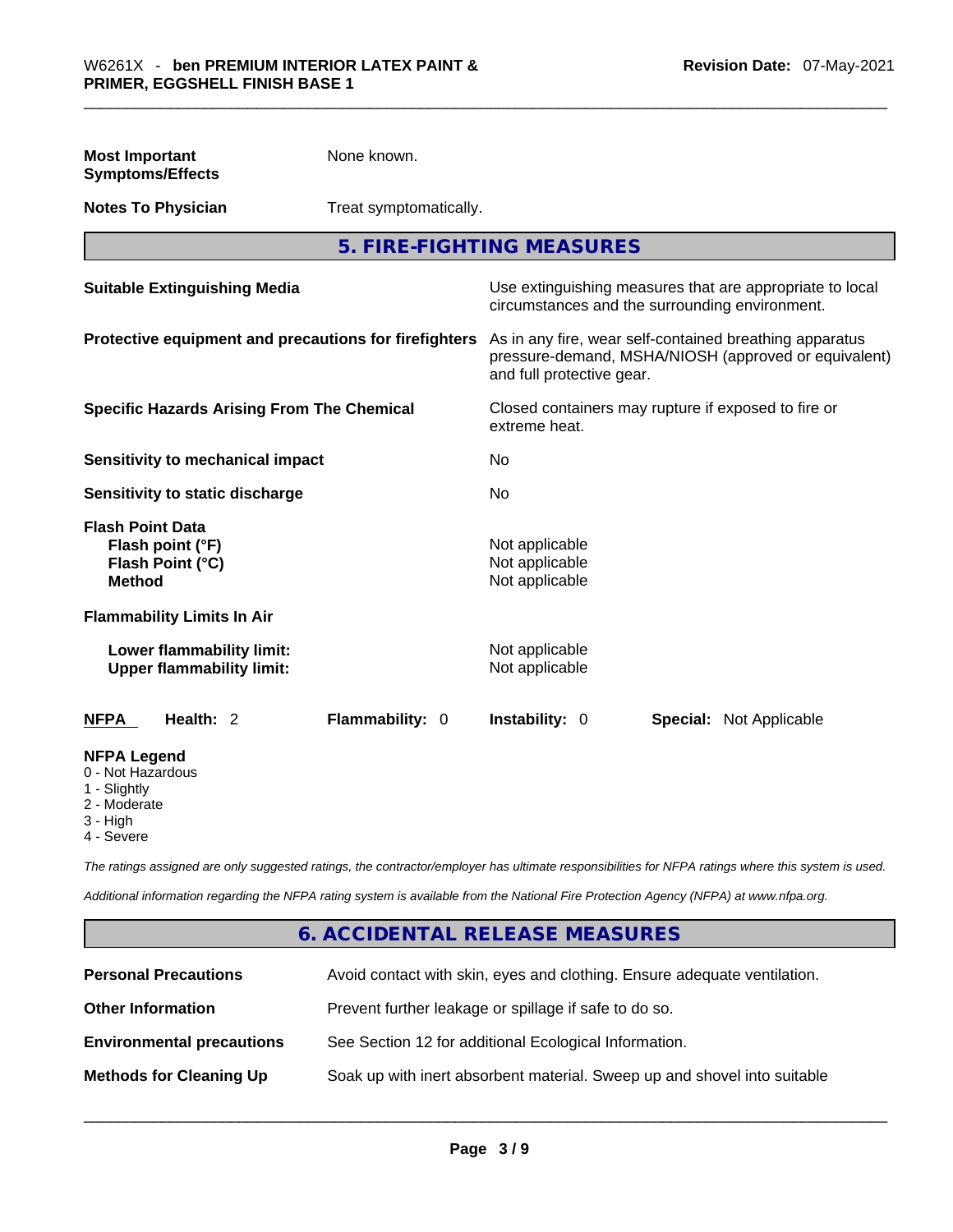containers for disposal.

|                               | 7. HANDLING AND STORAGE                                                                                                                                                          |
|-------------------------------|----------------------------------------------------------------------------------------------------------------------------------------------------------------------------------|
| <b>Handling</b>               | Avoid contact with skin, eyes and clothing. Avoid breathing vapors, spray mists or<br>sanding dust. In case of insufficient ventilation, wear suitable respiratory<br>equipment. |
| <b>Storage</b>                | Keep container tightly closed. Keep out of the reach of children.                                                                                                                |
| <b>Incompatible Materials</b> | No information available                                                                                                                                                         |
|                               |                                                                                                                                                                                  |

## **8. EXPOSURE CONTROLS/PERSONAL PROTECTION**

#### **Exposure Limits**

| <b>Chemical name</b> | <b>ACGIH TLV</b>                           | <b>OSHA PEL</b>            |
|----------------------|--------------------------------------------|----------------------------|
| Titanium dioxide     | TWA: $10 \text{ mg/m}^3$                   | 15 mg/m $3$ - TWA          |
| Kaolin               | TWA: 2 $mg/m3$ particulate matter          | 15 mg/m <sup>3</sup> - TWA |
|                      | containing no asbestos and <1%             | $5 \text{ mg/m}^3$ - TWA   |
|                      | crystalline silica, respirable particulate |                            |
|                      | matter                                     |                            |
| Silica amorphous     | N/E                                        | 20 mppcf - TWA             |
|                      |                                            |                            |

#### **Legend**

ACGIH - American Conference of Governmental Industrial Hygienists Exposure Limits OSHA - Occupational Safety & Health Administration Exposure Limits N/E - Not Established

| <b>Engineering Measures</b>          | Ensure adequate ventilation, especially in confined areas.                                                                          |  |  |
|--------------------------------------|-------------------------------------------------------------------------------------------------------------------------------------|--|--|
| <b>Personal Protective Equipment</b> |                                                                                                                                     |  |  |
| <b>Eye/Face Protection</b>           | Safety glasses with side-shields.                                                                                                   |  |  |
| <b>Skin Protection</b>               | Protective gloves and impervious clothing.                                                                                          |  |  |
| <b>Respiratory Protection</b>        | In case of insufficient ventilation wear suitable respiratory equipment.                                                            |  |  |
| <b>Hygiene Measures</b>              | Avoid contact with skin, eyes and clothing. Remove and wash contaminated<br>clothing before re-use. Wash thoroughly after handling. |  |  |

# **9. PHYSICAL AND CHEMICAL PROPERTIES**

**Appearance** liquid **Odor** little or no odor **Density (Ibs/gal)** 11.0 - 11.1<br> **Specific Gravity** 1.32 - 1.34 **Specific Gravity** 

**Odor Threshold No information available No information available pH pH No** information available **Viscosity (cps) Viscosity (cps) No information available Solubility(ies)** No information available **Water solubility**  No information available **Evaporation Rate** No information available \_\_\_\_\_\_\_\_\_\_\_\_\_\_\_\_\_\_\_\_\_\_\_\_\_\_\_\_\_\_\_\_\_\_\_\_\_\_\_\_\_\_\_\_\_\_\_\_\_\_\_\_\_\_\_\_\_\_\_\_\_\_\_\_\_\_\_\_\_\_\_\_\_\_\_\_\_\_\_\_\_\_\_\_\_\_\_\_\_\_\_\_\_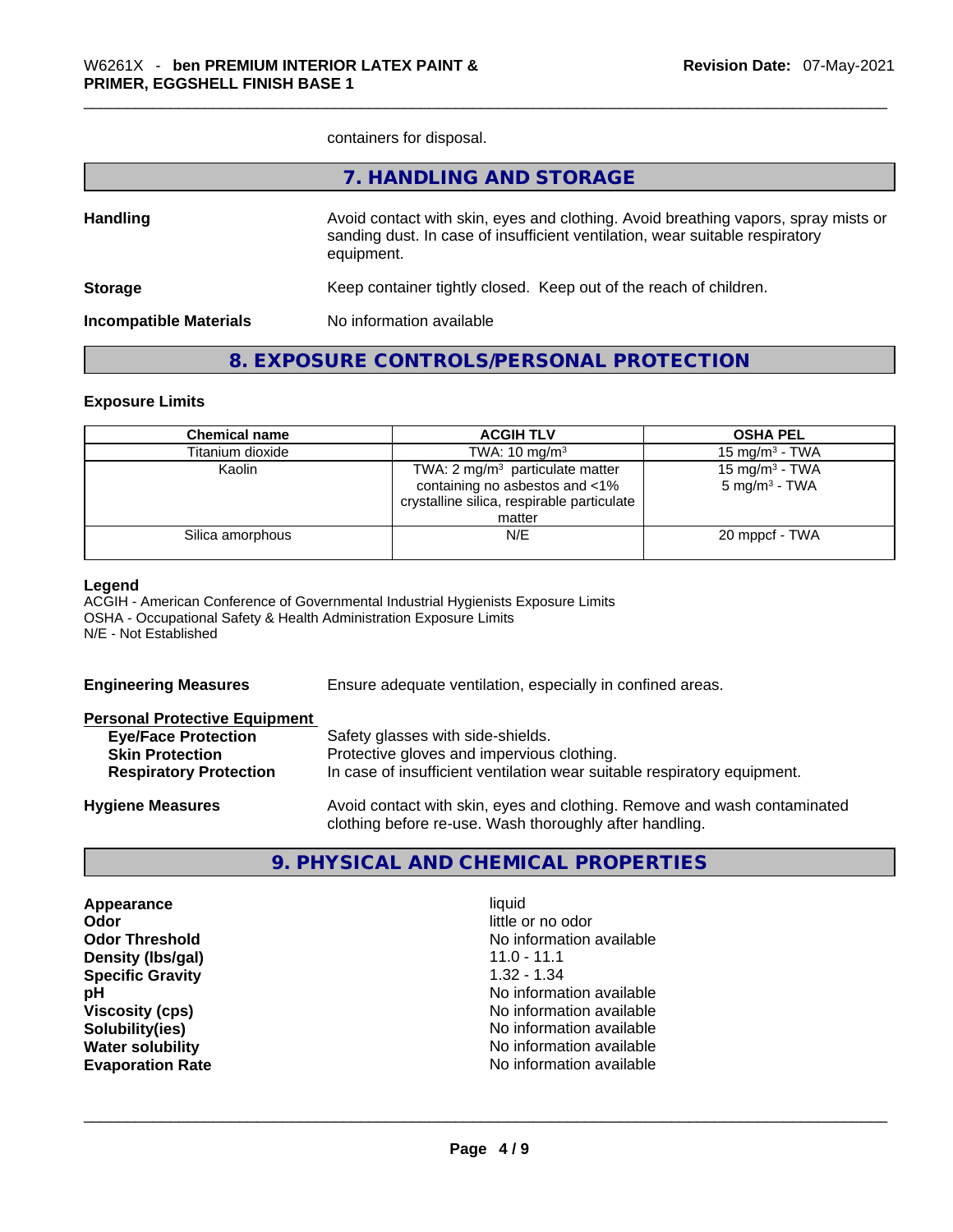**Vapor pressure Vapor pressure No information available Vapor density**<br> **We Solids**<br>
We Solid Wi, % Solids<br>
We Note that the Solid Solid Solid Solid Solid Solid Solid Solid Solid Solid Solid Solid Solid Solid Solid Solid Solid Solid Solid Solid Solid Solid Solid Solid Solid So **Wt. % Solids** 50 - 60<br> **Vol. % Solids** 30 - 40 **Vol. % Solids Wt. % Volatiles** 40 - 50 **Vol. % Volatiles** 60 - 70 **VOC Regulatory Limit (g/L)** 0 **Boiling Point (°F)** 212 **Boiling Point (°C) Freezing point (°F)** 32 **Freezing Point (°C)** 0 **Flash point (°F)** Not applicable **Flash Point (°C)** Not applicable **Method** Not applicable **Flammability (solid, gas)** Not applicable **Upper flammability limit:** Not applicable **Lower flammability limit:** Not applicable **Autoignition Temperature (°F)** No information available **Autoignition Temperature (°C)** No information available **Decomposition Temperature (°F)** No information available **Decomposition Temperature (°C)** No information available **Partition coefficient** No information available

# **10. STABILITY AND REACTIVITY**

| <b>Reactivity</b>                         | Not Applicable                           |
|-------------------------------------------|------------------------------------------|
| <b>Chemical Stability</b>                 | Stable under normal conditions.          |
| <b>Conditions to avoid</b>                | Prevent from freezing.                   |
| <b>Incompatible Materials</b>             | No materials to be especially mentioned. |
| <b>Hazardous Decomposition Products</b>   | None under normal use.                   |
| <b>Possibility of hazardous reactions</b> | None under normal conditions of use.     |

# **11. TOXICOLOGICAL INFORMATION**

**Product Information Information on likely routes of exposure Principal Routes of Exposure** Eye contact, skin contact and inhalation. **Acute Toxicity Product Information** No information available **Symptoms related to the physical, chemical and toxicological characteristics Symptoms** No information available **Notifically and the set of the set of the set of the set of the set of the set of the set of the set of the set of the set of the set of the set of the set of the set of the set of the**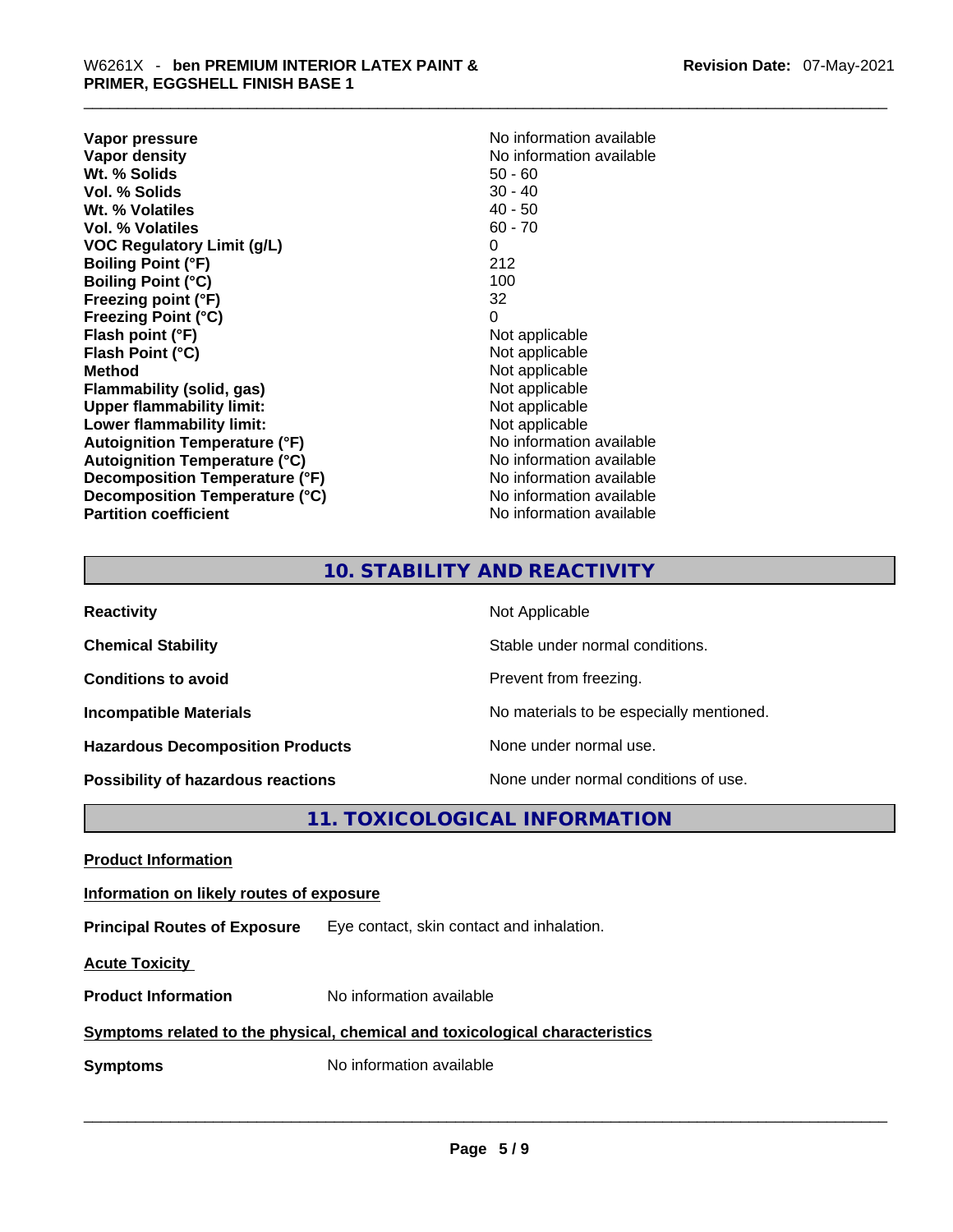#### **Delayed and immediate effects as well as chronic effects from short and long-term exposure**

| Eye contact                     | May cause slight irritation.                                                      |
|---------------------------------|-----------------------------------------------------------------------------------|
| <b>Skin contact</b>             | Substance may cause slight skin irritation. Prolonged or repeated contact may dry |
|                                 | skin and cause irritation.                                                        |
| <b>Inhalation</b>               | May cause irritation of respiratory tract.                                        |
| Ingestion                       | Ingestion may cause gastrointestinal irritation, nausea, vomiting and diarrhea.   |
| <b>Sensitization</b>            | No information available                                                          |
| <b>Neurological Effects</b>     | No information available.                                                         |
| <b>Mutagenic Effects</b>        | No information available.                                                         |
| <b>Reproductive Effects</b>     | Possible risk of impaired fertility. Possible risk of harm to the unborn child.   |
| <b>Developmental Effects</b>    | No information available.                                                         |
| Target organ effects            | No information available.                                                         |
| <b>STOT - single exposure</b>   | No information available.                                                         |
| <b>STOT - repeated exposure</b> | No information available.                                                         |
| Other adverse effects           | No information available.                                                         |
| <b>Aspiration Hazard</b>        | No information available                                                          |

#### **Numerical measures of toxicity**

#### **The following values are calculated based on chapter 3.1 of the GHS document**

| <b>ATEmix (oral)</b>   | 40814 mg/kg  |
|------------------------|--------------|
| <b>ATEmix (dermal)</b> | 136342 mg/kg |

#### **Component Information**

| Chemical name                  | Oral LD50                                      | Dermal LD50              | Inhalation LC50          |
|--------------------------------|------------------------------------------------|--------------------------|--------------------------|
| Titanium dioxide<br>13463-67-7 | $> 10000$ mg/kg (Rat)                          | $\overline{\phantom{a}}$ | $\overline{\phantom{0}}$ |
| Kaolin, calcined<br>92704-41-1 | $>$ 2000 mg/kg (Rat)                           |                          |                          |
| Kaolin<br>1332-58-7            | $> 5000$ mg/kg (Rat)                           | $>$ 5000 mg/kg (Rat)     |                          |
| Silica amorphous<br>7631-86-9  | $= 7900$ mg/kg (Rat)                           | $>$ 2000 mg/kg (Rabbit)  | $> 2.2$ mg/L (Rat) 1 h   |
| Trimethylolpropane<br>77-99-6  | $= 14100$ mg/kg (Rat)<br>$= 14000$ mg/kg (Rat) |                          | $> 0.29$ mg/L (Rat) 4 h  |

#### **Chronic Toxicity**

#### **Carcinogenicity**

*The information below indicates whether each agency has listed any ingredient as a carcinogen:.* 

| <b>Chemical name</b>  | <b>IARC</b>          | <b>NTP</b> | OSHA   |
|-----------------------|----------------------|------------|--------|
|                       | 2B<br>Possible Human |            | Listed |
| Titanium .<br>dioxide | Carcinogen           |            |        |

• Although IARC has classified titanium dioxide as possibly carcinogenic to humans (2B), their summary concludes: "No significant exposure to titanium dioxide is thought to occur during the use of products in which titanium dioxide is bound to other materials, such as paint." \_\_\_\_\_\_\_\_\_\_\_\_\_\_\_\_\_\_\_\_\_\_\_\_\_\_\_\_\_\_\_\_\_\_\_\_\_\_\_\_\_\_\_\_\_\_\_\_\_\_\_\_\_\_\_\_\_\_\_\_\_\_\_\_\_\_\_\_\_\_\_\_\_\_\_\_\_\_\_\_\_\_\_\_\_\_\_\_\_\_\_\_\_

#### **Legend**

IARC - International Agency for Research on Cancer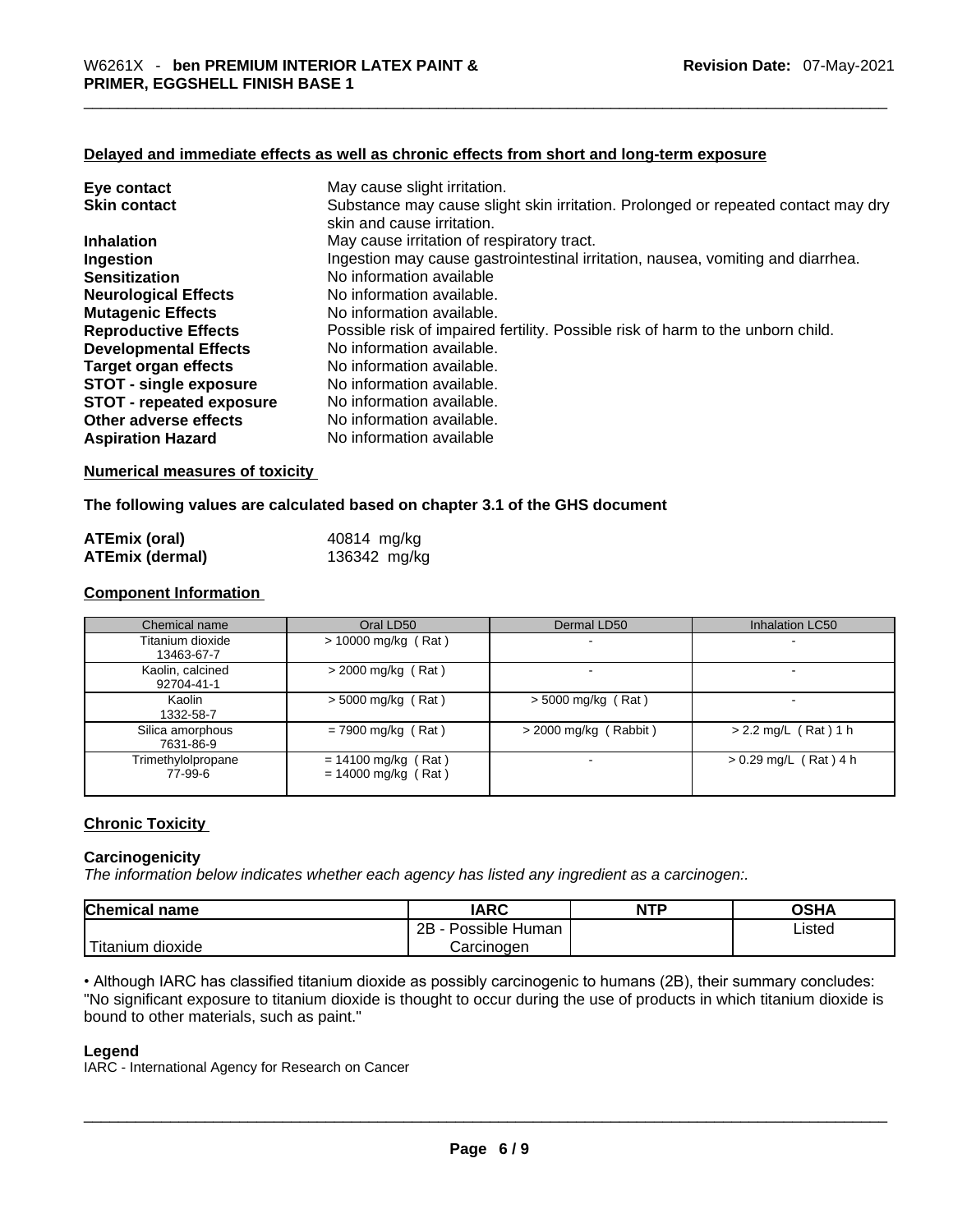NTP - National Toxicity Program OSHA - Occupational Safety & Health Administration

**12. ECOLOGICAL INFORMATION** 

### **Ecotoxicity Effects**

The environmental impact of this product has not been fully investigated.

#### **Product Information**

# **Acute Toxicity to Fish**

No information available

#### **Acute Toxicity to Aquatic Invertebrates**

No information available

**Acute Toxicity to Aquatic Plants**

No information available

#### **Persistence / Degradability**

No information available.

#### **Bioaccumulation**

There is no data for this product.

#### **Mobility in Environmental Media**

No information available.

#### **Ozone**

No information available

#### **Component Information**

#### **Acute Toxicity to Fish**

Titanium dioxide  $LC50:$  > 1000 mg/L (Fathead Minnow - 96 hr.)

#### **Acute Toxicity to Aquatic Invertebrates**

No information available

#### **Acute Toxicity to Aquatic Plants**

No information available

## **13. DISPOSAL CONSIDERATIONS**

**Waste Disposal Method** Dispose of in accordance with federal, state, and local regulations. Local requirements may vary, consult your sanitation department or state-designated environmental protection agency for more disposal options.<br>214. TRANSPORT INFORMATION<br>2006 - Paris Paris Protection and TRANSPORT INFORMATION

## **14. TRANSPORT INFORMATION**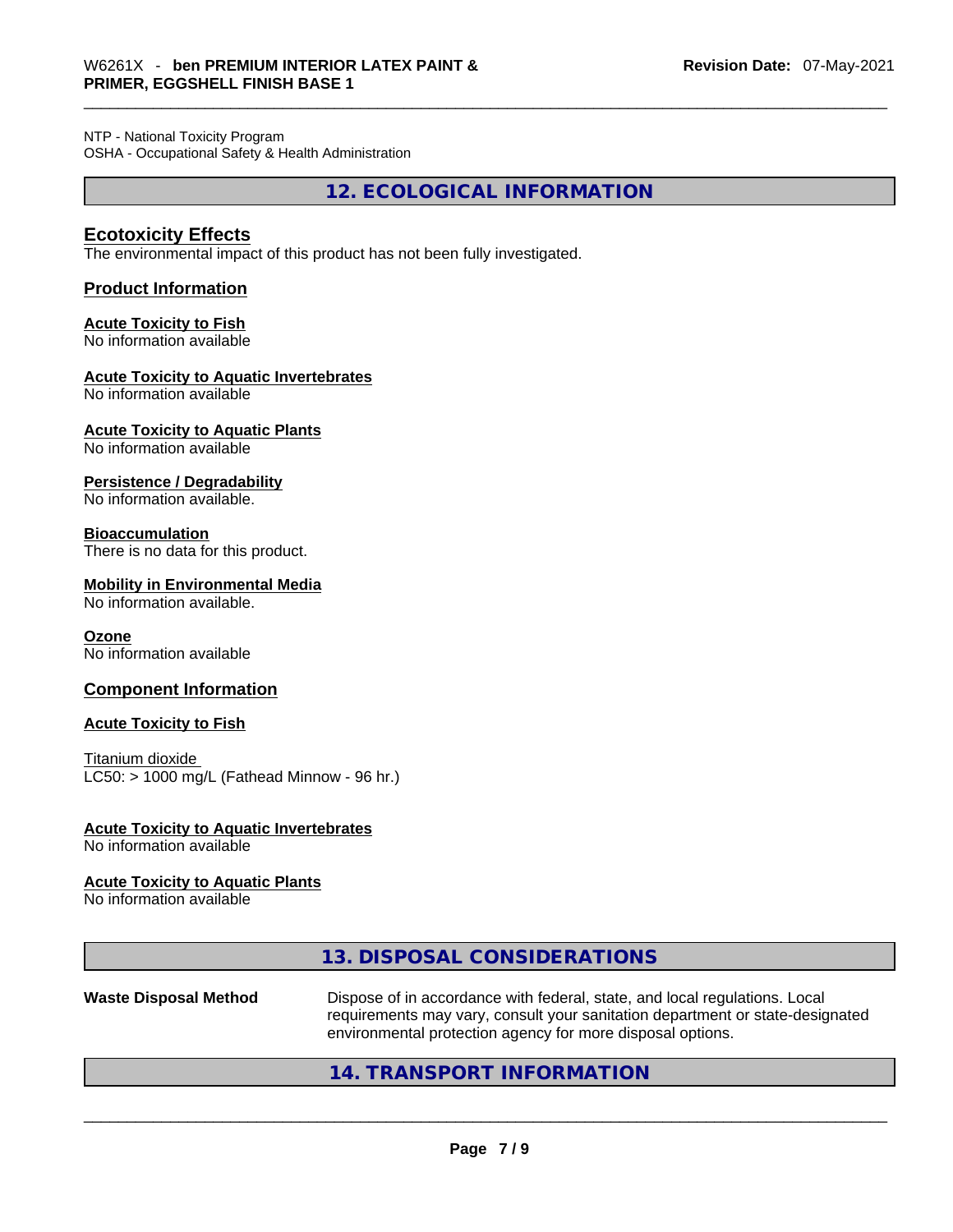| <b>DOT</b>       | Not regulated                     |  |
|------------------|-----------------------------------|--|
| <b>ICAO/IATA</b> | Not regulated                     |  |
| <b>IMDG/IMO</b>  | Not regulated                     |  |
|                  | <b>15. REGULATORY INFORMATION</b> |  |

# **International Inventories**

| <b>TSCA: United States</b> | Yes - All components are listed or exempt. |
|----------------------------|--------------------------------------------|
| <b>DSL: Canada</b>         | Yes - All components are listed or exempt. |

# **Federal Regulations**

| SARA 311/312 hazardous categorization |     |  |
|---------------------------------------|-----|--|
| Acute health hazard                   | Nο  |  |
| Chronic Health Hazard                 | Yes |  |
| Fire hazard                           | No  |  |
| Sudden release of pressure hazard     | Nο  |  |
| <b>Reactive Hazard</b>                | No  |  |

#### **SARA 313**

Section 313 of Title III of the Superfund Amendments and Reauthorization Act of 1986 (SARA). This product contains a chemical or chemicals which are subject to the reporting requirements of the Act and Title 40 of the Code of Federal Regulations, Part 372:

*None*

**Clean Air Act,Section 112 Hazardous Air Pollutants (HAPs) (see 40 CFR 61)**

This product contains the following HAPs:

*None*

#### **US State Regulations**

### **California Proposition 65**

**A** WARNING: Cancer and Reproductive Harm– www.P65warnings.ca.gov

#### **State Right-to-Know**

| <b>Chemical name</b> | <b>Massachusetts</b> | <b>New Jersey</b> | <b>Pennsylvania</b> |
|----------------------|----------------------|-------------------|---------------------|
| Titanium dioxide     |                      |                   |                     |
| Kaolin               |                      |                   |                     |
| Silica amorphous     |                      |                   |                     |